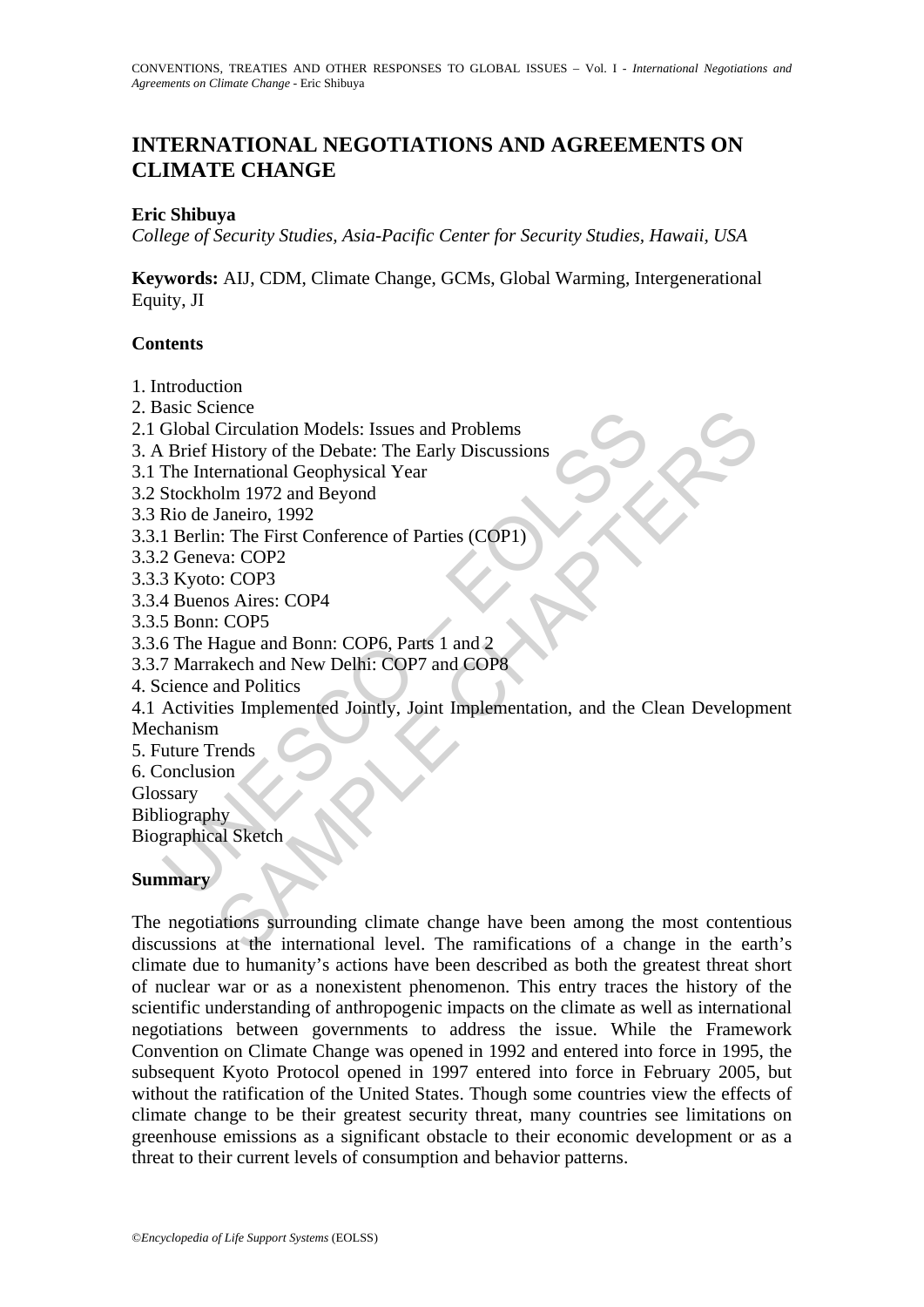Beyond questions of scientific uncertainty, the perceived political and economic costs to greenhouse gas reductions continues to provide serious obstacles to decisive action on climate change beyond and apart from Kyoto. The establishment of multilateral projects that would allow developing nations to industrialize in a cleaner way than their predecessors with a portion of those emission reductions being credited to the developed nations may be the most viable avenue for obtaining greenhouse reductions without extreme costs to already developed nations.

# **1. Introduction**

tical risk, as well as issues of intergenerational equity. Argumet<br>ther climate change is occurring at all, what consequences to clin<br>be be, to finally whether this is all simply beyond human control. <br>"<br>alating greenhouse sk, as well as issues of intergenerational equity. Arguments are found fimate change is occurring at all, what consequences to climate change m finally whether this is all simply beyond human control. Taking the issues gre The debate over climate change may be the most contentious single issue in international environmental politics at the beginning of the twenty-first century. The debate encompasses questions of uncertainty, the intersections between scientific and political risk, as well as issues of intergenerational equity. Arguments are found from whether climate change is occurring at all, what consequences to climate change might there be, to finally whether this is all simply beyond human control. Taking the issue of regulating greenhouse emissions seriously requires a deep examination of the lifestyle and consumption patterns of developed nations and the philosophy of development internationally. Establishing the UN Framework Convention on Climate Change (UNFCCC, or simply FCCC) in 1992 was viewed as an important first step in bringing about significant action in addressing climate change. The ratification of the FCCC in 1995 initiated the subsequent annual Conference of Parties (COPs) to make clear what the actual commitments and timetables would be for the various countries to reduce and/or limit their greenhouse emissions. Many industrialized countries made specific promises for emission reductions in the Kyoto Protocol established in 1997, though the Protocol has not yet entered into force. While the Conferences have continued, significant progress has been stalled as some developed nations calculate that reducing their domestic greenhouse emissions will have devastating effects on their economies. Oil producing nations worry about a decline in the use of petroleum. On the other side of the debate, the small island nations fear that climate change has already led to more frequent, more intense cyclones and that a rise in sea level will drown them altogether. The international task now is broken into two different streams. First, there is the obligation to work towards the implementation of Kyoto. Second, and perhaps even more important, it is necessary to draw noncompliant states (particularly the United States) back into the international climate change negotiations, even if not necessarily within the framework of Kyoto.

# **2. Basic Science**

Approximately one-third of the sunlight that strikes the earth is reflected back towards space. Gases in the atmosphere absorb some of that reflected radiation, which serves to warm the surface of the earth. The analogy often used is that of a greenhouse, though this is not scientifically accurate. Greenhouses work by blocking convection while in the atmosphere warm air rises and moves the heat to other areas. The term has gained such popular usage, however, that to change it now would no doubt lead to unnecessary confusion. The most prominent greenhouse gas is water vapor, which accounts for more than 90% of the observed warming by the atmosphere. The natural warming caused by the atmosphere makes it possible for life to exist on the Earth. This "natural greenhouse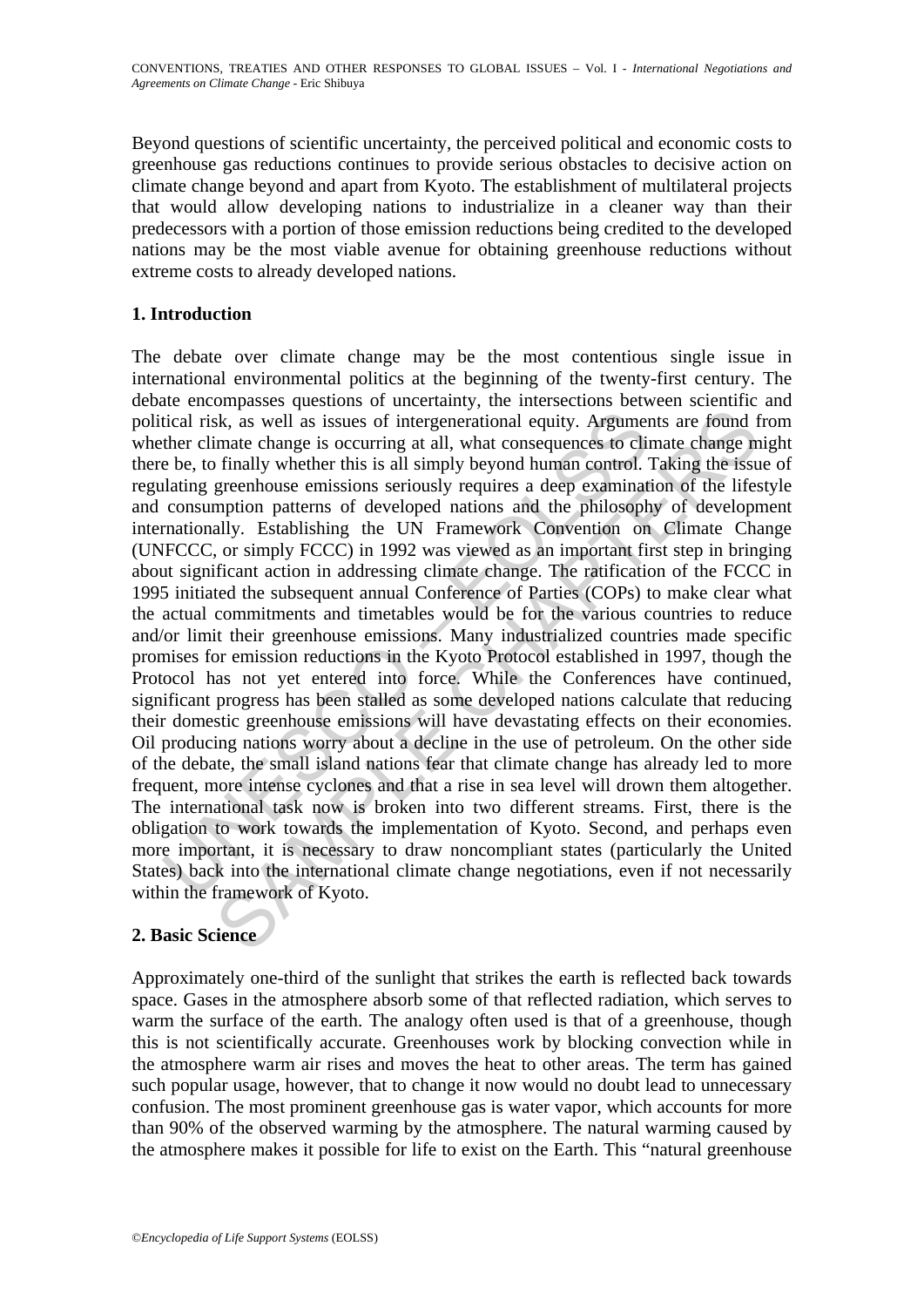effect" is *not* the focus of international negotiation. There are other gases that play a part in the warming of the earth, the key ones among them being carbon dioxide  $(CO<sub>2</sub>)$ , methane (CH<sub>4</sub>), nitrous oxide (N<sub>2</sub>O), chlorofluorocarbons (CFCs), and ozone (O<sub>3</sub>). Human activity has no direct connection to the amount of water vapor in the atmosphere, but clearly plays a part in the production and emission of these other gases.

While the term "greenhouse effect" can mean either the "natural" or "enhanced" greenhouse, it is the latter which is the focus of international discussion. Also, although the terms "greenhouse effect," "global warming," and "climate change" are used at times interchangeably, it is this last term which has become preferred in international discussions, due to its being considered the most politically neutral. It is unquestioned that the natural greenhouse helps sustain life on this planet. The question is whether the enhanced greenhouse is literally too much of a good thing. While the direct human contribution to the total greenhouse effect is minor in terms of percentage, many scientists express caution that the relationship between greenhouse emissions and their effect on the climate may not be linear. Indeed, the relationship may be such that the anthropogenic contribution could have drastic, cascading effects.

While there is little question that concentration of greenhouse gases (GHGs) are increasing in the atmosphere, some debate still exists as to what consequences that increase will have on the earth's surface. The scenarios being developed have been drawn from global circulation models (GCMs), a method that is not without controversy.

# **2.1 Global Circulation Models: Issues and Problems**

interibution to the total greenhouse effect is minor in terms of mitists express caution that the relationship between greenhouse et come the climate may not be linear. Indeed, the relationship manopogenic contribution cou in to the total greenhouse effect is minor in terms of percentage, n<br>an to the total greenhouse effect is minor in terms of percentage, n<br>xpress caution that the relationship between greenhouse emissions and<br>the elimate ma Most of the reports on the consequences of increased carbon dioxide and other greenhouse gases in the atmosphere are taken from analyzing GCMs. These massive computer programs simulate the increase of carbon dioxide into the earth's atmosphere. Most GCMs use carbon dioxide as the primary greenhouse gas, using its increase to also simulate the warming caused by other GHGs, such as methane. The use of GCMs has been the preferred form of analysis by the major international bodies involved in the climate debate, most notably the Intergovernmental Panel on Climate Change (IPCC). There are, however, at least two major issues in regards to GCMs that need to be taken into account.

First, most GCMs provide a simulation of climate change at the global level. GCMs have so far not proven very useful in the analysis of regional consequences of climate change. This shortcoming contributes to some uncertainty in the models, and has allowed policymakers (and nay-sayers of climate change) to dismiss many of the conclusions drawn from the models. Critics have pointed out that there may be some regional benefits to climate change, such as an increased fertile zone in some regions. For example, Russia is often cited as potentially becoming the new breadbasket of the world.

Second, GCMs, like many computer models, have to simplify some of the variables it takes into account. The most problematic simplification may be the effect of clouds. While more clouds are caused by more water vapor (a greenhouse gas), this increased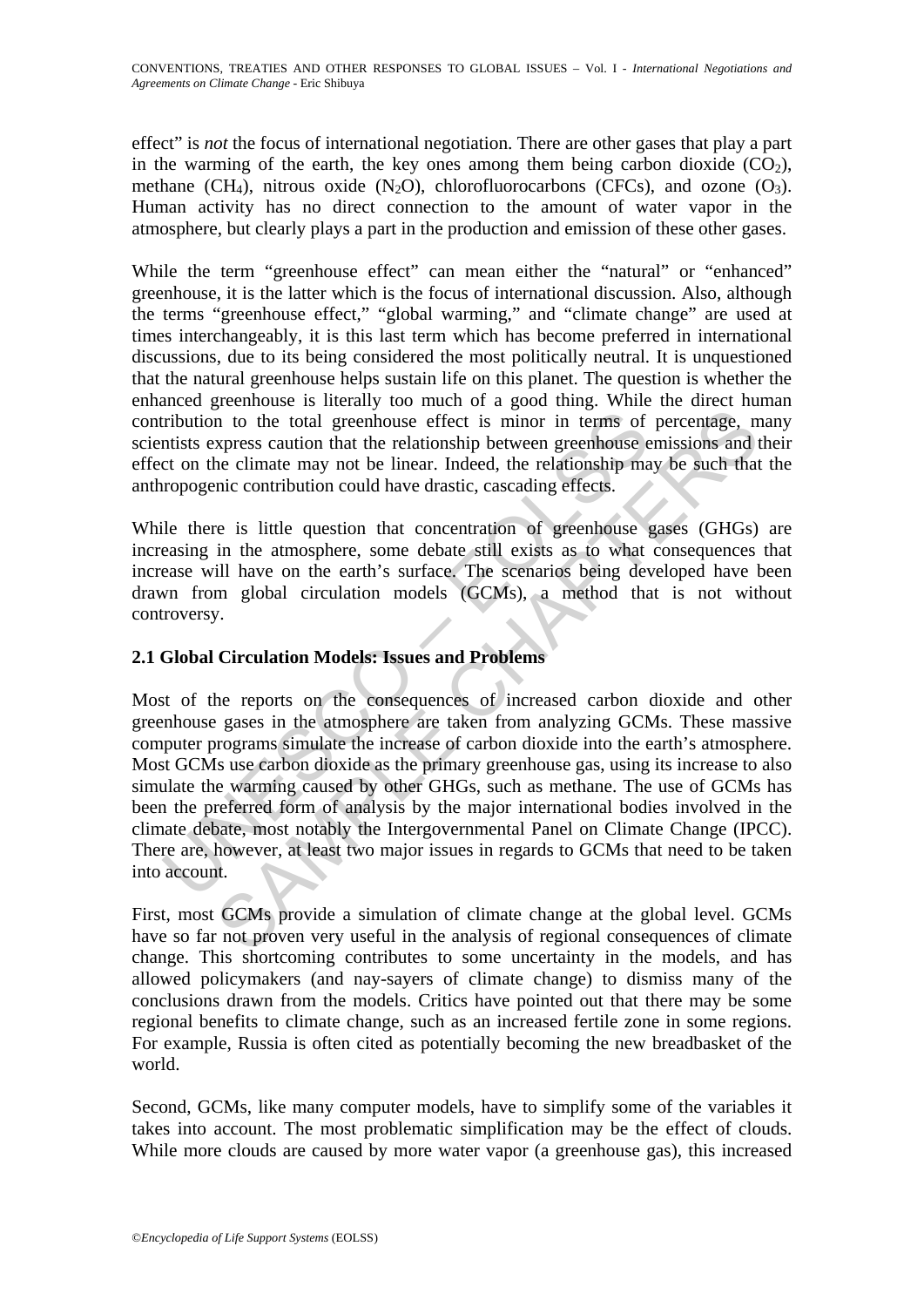cloud cover has an overall cooling effect on the surface of the earth. This feedback between water vapor and cloud cover has been difficult to incorporate into GCMs.

## **3. A Brief History of the Debate: The Early Discussions**

of coal due to the industrial revolution would lead to an centration of carbon dioxide in the atmosphere. His conclusion in the atmosphere would increase the average temperature of the igreade are a little high by today's al due to the industrial revolution would lead to an increase in<br>on of carbon dioxide in the atmosphere. His conclusion that a doublin<br>atmosphere would increase the average temperature of the earth 5–6 deges<br>are a little While concern over humanity's impact on the atmosphere may have only captured the larger publics attention in the last quarter century or so, many scientists have given it some significant consideration in times past. French scientist Jean Baptiste Fourier first coined the term "greenhouse effect" in 1827. British scientist John Tyndall would later conduct experiments on the absorption of heat by carbon dioxide and water vapor. Tyndall posited that the reduction of some of these gases in the atmosphere might have weakened the natural greenhouse effect, bringing about the ice age. Perhaps most famously, in 1896, Swedish scientist Svante Arrhenius hypothesized that the increased use of coal due to the industrial revolution would lead to an increase in the concentration of carbon dioxide in the atmosphere. His conclusion that a doubling of  $CO<sub>2</sub>$  in the atmosphere would increase the average temperature of the earth 5–6 degrees centigrade are a little high by today's estimates, but still remarkable for the time. In 1938 G.S. Callender of Britain presented his measurements from 200 weather stations around the world showing an increase in average global temperatures from the 1880s to the 1930s. Callender's argument that this rise was being caused by increased carbon dioxide in the atmosphere did not receive much support from the Royal Society. There was not yet any proof that  $CO<sub>2</sub>$  concentrations were actually rising in the atmosphere, and it was argued that due to the turbidity of the atmosphere and the absorption of  $CO<sub>2</sub>$ by the oceans, the overall effect would be a cooling of the earth's surface.

# **3.1 The International Geophysical Year**

The declaration of 1957 as the International Geophysical Year brought increased attention to the study of the atmosphere. An article by Roger Revelle and Hans Suess published in the Swedish journal *Tellus* argued that the oceans were not as effective a "sink" (absorbent) of  $CO<sub>2</sub>$  as has previously been believed. The University of California at San Diego's Scripps Institute of Oceanography would establish a station on Mauna Loa on the Big Island of Hawaii in 1957 to take measurements of the concentration of  $CO<sub>2</sub>$  in the atmosphere, a monitoring that continues today.

> TO ACCESS ALL THE **15 PAGES** OF THIS CHAPTER, Visit: [http://www.eolss.net/Eolss-sampleAllChapter.aspx](https://www.eolss.net/ebooklib/sc_cart.aspx?File=E1-44-02-03)

#### **Bibliography**

- - -

Agarwal A. and Sunita Narain (1990). *Global Warming in an Unequal World—A Case of Environmental Colonialism*, New Delhi: Center for Science and Environment. [Argues that the procedures used to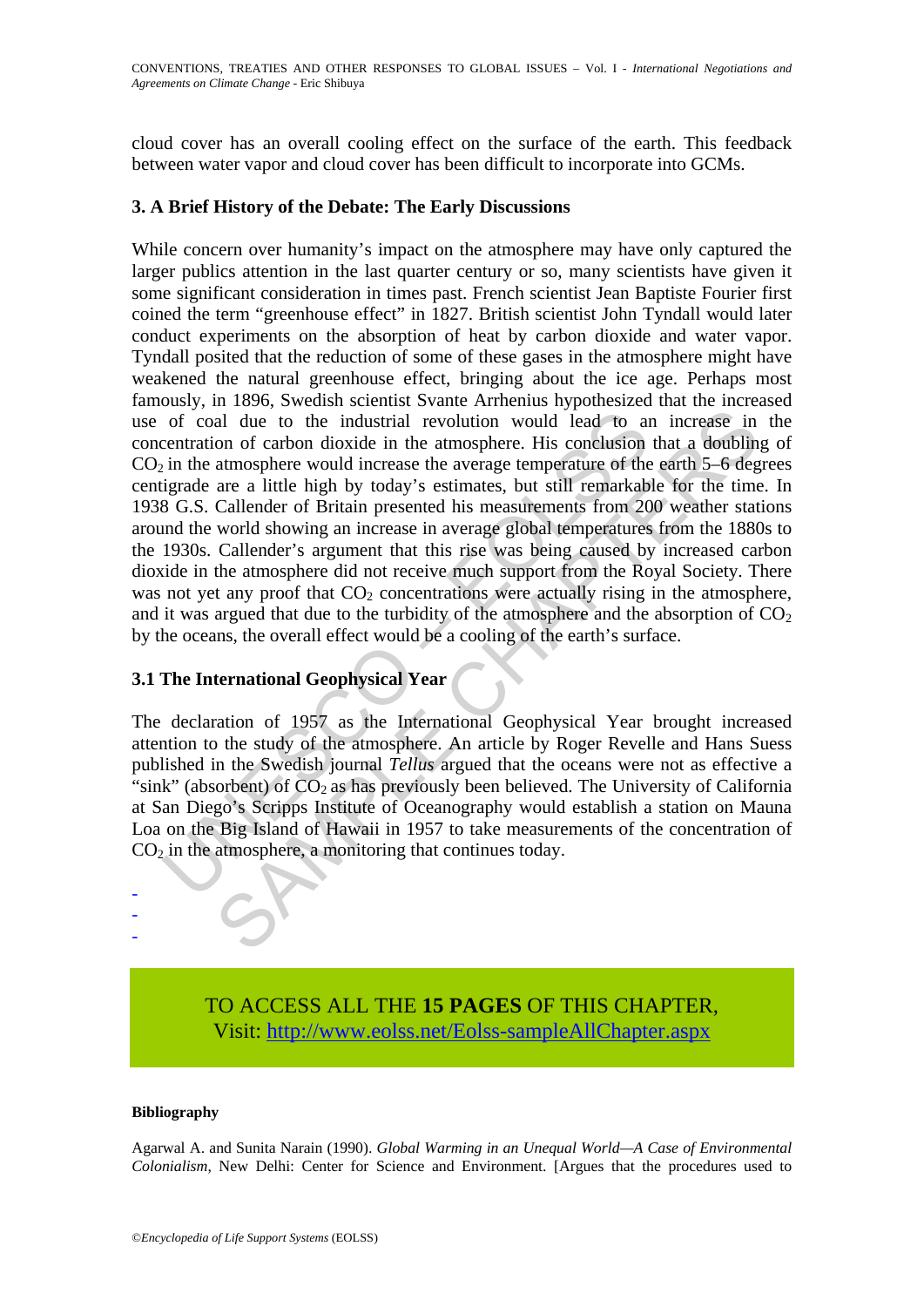measure greenhouse emissions unfairly target developing nations, and that climate change abatement as currently being discussed will hold the developing nations down.]

Boehmer-Christiansen S. (1997). Uncertainty in the Service of Science: Between Science Policy and the Politics of Power. *International Politics of Climate Change: Key Issues and Critical Actors*, ed. G. Fermann, Oslo: Scandinavian University Press, 111—152. [Highlights the politicization of scientific knowledge in the climate debate.]

Bruce J. P. Lee H. and Haites E. F., eds (1996). *Climate Change 1995: The Economic and Social Dimensions of Climate Change.* Intergovernmental Panel on Climate Change (IPCC), Cambridge: Cambridge University Press. [Report from WG III]

Carbon dioxide levels in atmosphere, parts per million, 1960–1992. Website: http://ingrid.ldgo.columbia.edu/SOURCES/.KEELING/.MAUNA\_LOA.cdf/ [Website that publishes the results of measurements of carbon dioxide in the atmosphere from the Scripps Institute Mauna Loa station.]

Gibbons J. H. (1992). Decision-making in the Face of Uncertainty. *Arizona Journal of International and Comparative Law* **9** (1), 231–252. [A good introduction to the intersection of scientific knowledge and political decision-making.]

Grubb M. Vrolijk C. and Brack D. (1999). *The Kyoto Protocol: A Guide and Assessment*, London: Earthscan. [General guide to the negotiation, development, and content of the Protocol.]

onal J. H. (1992). Decision-making in the Face of Uncertainty. Arizona Journal parative Law 9 (1), 231–252. [A good introduction to the intersection of scient decision-making.]<br>
b M. Vrolijk C. and Brack D. (1999). *The Ky* I. (1992). Decision-making in the Face of Uncertainty. Arizona Journal of Internationa Law 9 (1), 231–252. [A good introduction to the intersection of scientific knowledge ison-making.]<br>
Iroligic C. and Brack D. (1999). Hampson F. O. and Reppy J., eds (1996). *Earthly Goods: Environmental Change and Social Justice*, Ithaca: Cornell University Press. [Uses climate change as a case study to discuss the issues of social justice. How should "society" be defined and understood? See especially the chapter by Sheila Jasanoff on the social construction of scientific knowledge and understanding.]

Houghton J., ed. (1996) *Climate Change 1995: The Science of Climate Change*. Intergovernmental Panel on Climate Change (IPCC) (1996), Cambridge: Cambridge University Press. [Report from WG I.]

Houghton J. (1997). *Global Warming: The Complete Briefing*, Second edition, Cambridge: Cambridge University Press. [Best brief introduction on the science of climate change, written by a chair of the IPCC WG I.]

Mintzer I. M. and Leonard J. A., eds (1994). *Negotiating Climate Change: The Inside Story of the Rio Convention*. Cambridge: Cambridge University Press. [Reflections of the 1992 Earth Summit by participants representing developed and developing states and nongovernmental organizations as well.]

Rowlands I. H. (1995). *The Politics of Global Atmospheric Change*, Manchester and New York: Manchester University Press. [General history on the politics of the atmosphere.]

Shibuya, Eric. "Climate Change and Small Island States: Environmental Security as National Security." In Security in Oceania in the 21st Century, edited by Eric Shibuya and Jim Rolfe. Honolulu: Asia-Pacific Center for Security Studies, 2003. [Constructs the climate debate as a security issue for small island states.]

Soroos M. S. (1997). *The Endangered Atmosphere: Preserving a Global Commons*, Columbia, SC: University of South Carolina Press. [Analysis and comparison of various environmental issues: ozone, transboundary pollution, and climate change.]

Victor, David G. The Collapse of the Kyoto Protocol and the Struggle to Slow Global Warming. Princeton: Princeton University Press, 2001. [Excellent articulation of the significant problems facing the Kyoto Protocol. Written before ratification, it touches upon major obstacles for implementation as well.]